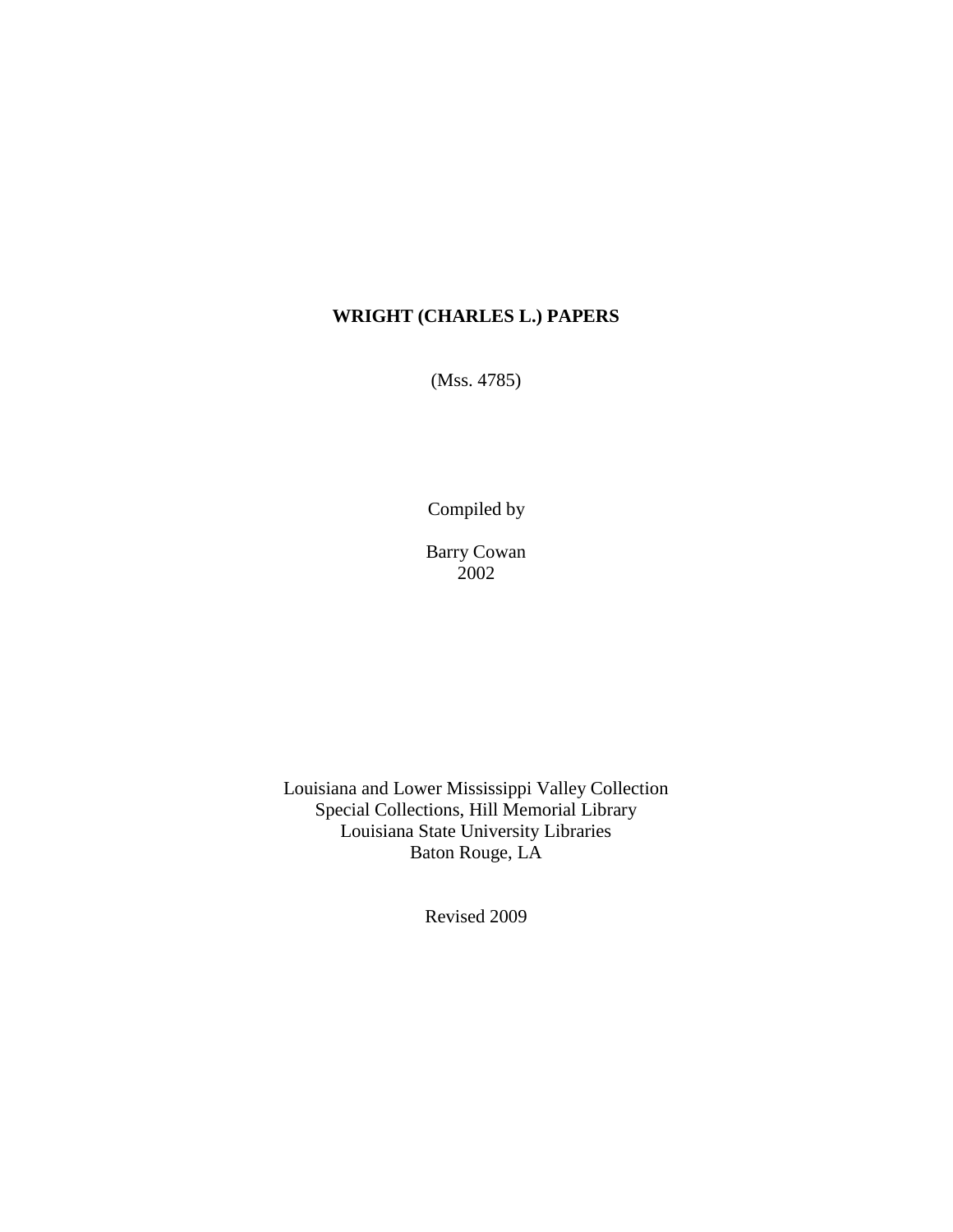#### **CONTENTS OF INVENTORY**

**Use of manuscript materials.** If you wish to examine items in the manuscript group, please fill out a call slip specifying the materials you wish to use. Consult the Container List for location information needed on the call slip.

**Photocopying.** Should you wish to request photocopies, please consult a staff member **before** segregating items to be copied. The existing order and arrangement of unbound materials must be maintained.

**Publication.** Readers assume full responsibility for compliance with laws regarding copyright, literary property rights, and libel.

**Permission to examine archival and manuscript materials does not constitute permission to publish. Any publication of such materials beyond the limits of fair use requires specific prior written permission. Requests for permission to publish should be addressed in writing to the Head, LLMVC, Special Collections, LSU Libraries, Baton Rouge, LA 70803-3300. When permission to publish is granted, two copies of the publication will be requested for the LLMVC.**

Prior acknowledgment of LLMVC materials must be made in any resulting writing or publications. The correct form of citation for this manuscript group is given on the summary page. Copies of scholarly publications based on research in the Louisiana and Lower Mississippi Valley Collection are welcomed.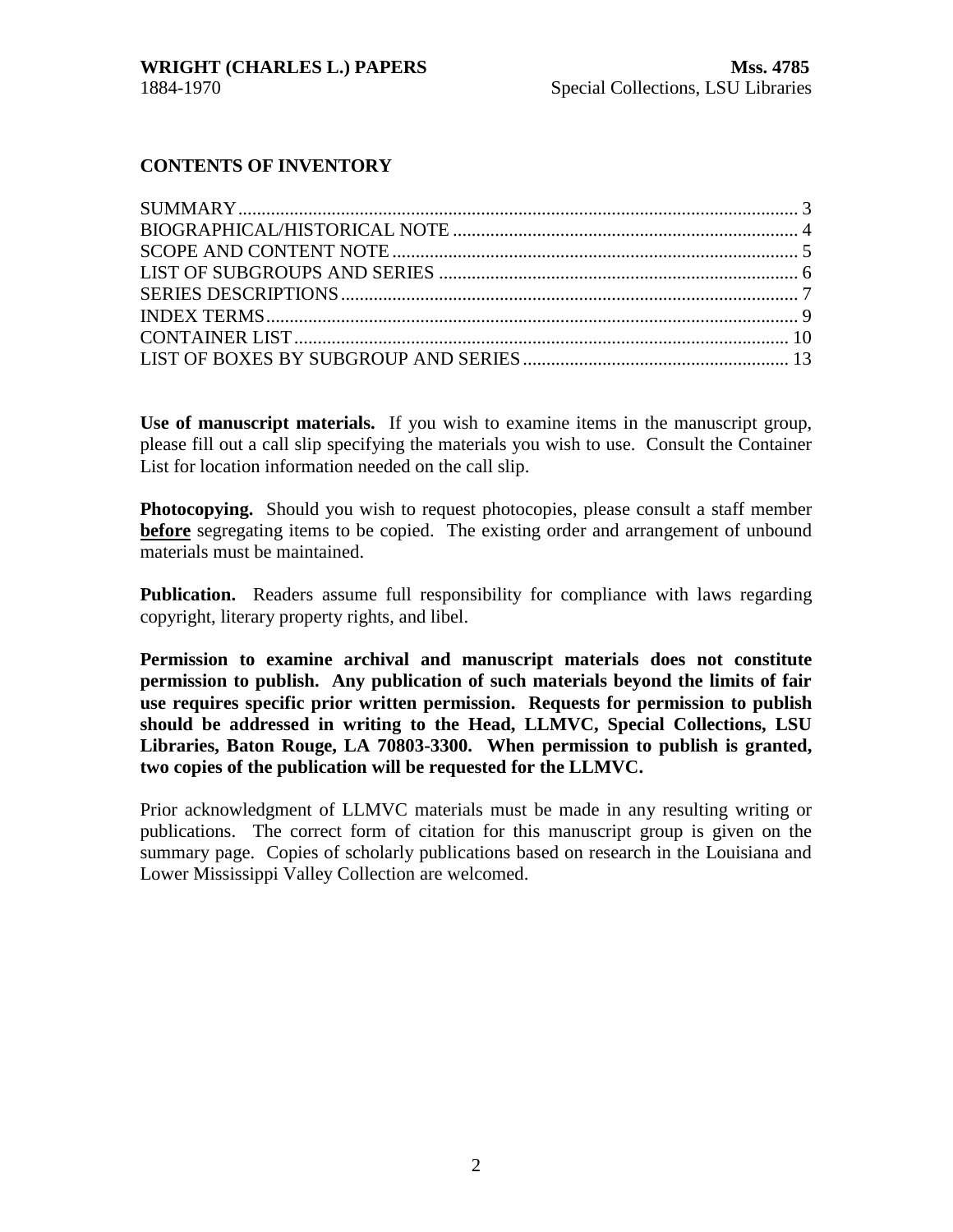<span id="page-2-0"></span>

# **SUMMARY**

| Size.                        | 2 linear feet.                                                                                                                                                                                                                               |  |  |
|------------------------------|----------------------------------------------------------------------------------------------------------------------------------------------------------------------------------------------------------------------------------------------|--|--|
| Geographic<br>locations.     | St. James Parish, La., Lake Charles, La., Michigan, Mississippi, Giles<br>County, Va.                                                                                                                                                        |  |  |
| <b>Inclusive</b><br>dates.   | 1884-1970.                                                                                                                                                                                                                                   |  |  |
| <b>Bulk dates.</b>           | 1907-1934.                                                                                                                                                                                                                                   |  |  |
| Language.                    | English.                                                                                                                                                                                                                                     |  |  |
| Summary.                     | Personal and business papers including letters, correspondence,<br>photographs, financial records, and printed items, especially relating to<br>Wright's involvement with the Excelsior Cypress Company, Timberton,<br>St. James Parish, La. |  |  |
| Source.                      | Acquired 2000.                                                                                                                                                                                                                               |  |  |
| Access.                      | No restrictions.                                                                                                                                                                                                                             |  |  |
| Copyright.                   | Physical rights are retained by the LSU Libraries. Copyright of the<br>original materials is retained by the descendents of the creators of the<br>materials in accordance with U.S. copyright law.                                          |  |  |
| <b>Citation.</b>             | Charles L. Wright Papers, Louisiana and Lower Mississippi Valley<br>Collections, LSU Libraries, Baton Rouge, Louisiana.                                                                                                                      |  |  |
| <b>Stack</b><br>designation. | 32:134; OS:W                                                                                                                                                                                                                                 |  |  |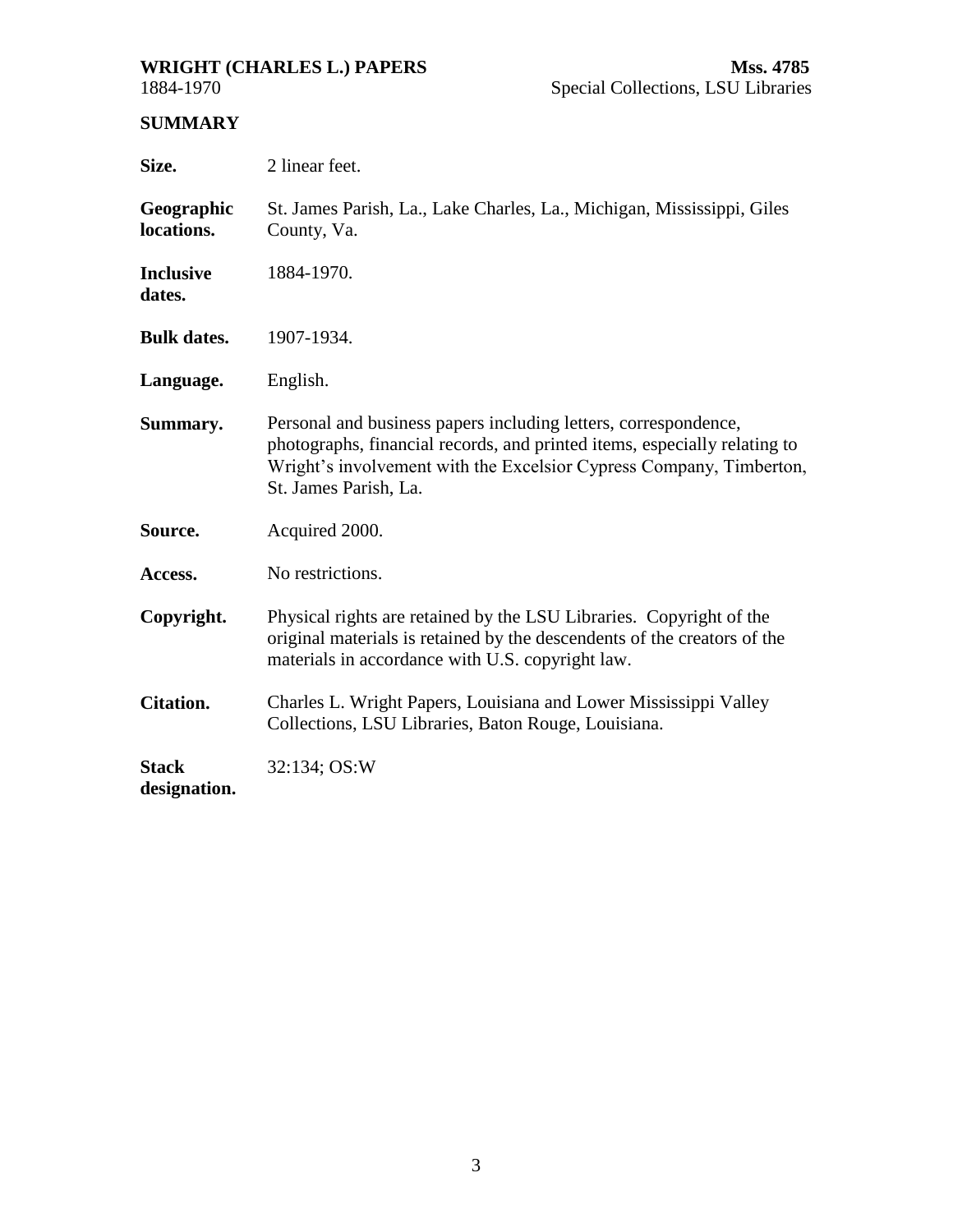#### <span id="page-3-0"></span>**BIOGRAPHICAL/HISTORICAL NOTE**

Charles L. Wright (1867-1951) worked in various capacities in the lumber industry in Michigan, Virginia, Mississippi, and Louisiana. He was born in Oakland (now Wayne) County, Mich. Wright began his career in lumber mills at the Interior Lumber Company on the upper peninsula of Michigan in 1891. He and the former Jennie Crotty (d. 1938) were married the same year.

By 1896, Wright was a shipping agent for Interior Lumber, and in 1897, the Wrights moved to Giles County, Va., where Interior Lumber Co. built a new mill. Between 1898 and 1900, Wright moved to Harvey, La. to work at the Louisiana Cypress Timber Co. Between 1900 and 1905, Charles Wright and his brother Harry established their own sawmill in Noxapater, Miss. This mill was run by Harry Wright and was in operation until about 1926. Cecil Wright (Charles' and Harry's brother) also worked at the Noxapater mill. The Wrights built a railroad siding, constructed the mill, built houses for themselves and the mill employees, a boarding house, and a company store.

In 1906, Joseph Rathborne (d. 1923), owner of Louisiana Cypress Timber Co. and believed to be on the board of directors of Interior Lumber Co., assigned Charles Wright the task of building the Excelsior Cypress Mill and the company town of Timberton in St. James Parish, La. Wright became  $2<sup>nd</sup>$  vice-president of Excelsior Cypress. The mill began operating in 1907 and harvested approximately 11,700 acres of cypress in the adjacent area before closing in 1923. The mill buildings and equipment were salvaged and the town of Timberton reverted to swamp.

In 1918, Wright moved from Timberton to Neta Plantation, a 467-acre farm near Romeville, St. James Parish, La. The Wrights had two children: Charles Kenneth Lafayette Wright (1897-1991), known as Kenneth, and Ruth Evelyn Crotty Wright (1900-1993). Charles Wright was also Timberton's postmaster. After Excelsior Cypress closed in 1923, Charles and Jennie Wright moved to Canton, Miss. Charles Wright was president of Dealers Lumber Company there until a few years before his death. Wright was a life-long Mason and attained the  $32<sup>nd</sup>$  degree while at Timberton and served as Worshipful Master at the Canton Lodge.

After Charles and Jennie Wright moved to Canton, Kenneth Wright farmed Neta Plantation, operated a sugar mill, and was an assistant parish agricultural agent. By the 1930's because of the Depression, he was having great difficulty making a living on the plantation. In 1935, after turning Neta over to the Federal Land Bank, Kenneth and his family (wife Elmer, daughter Beverly Ann, and son Charles) moved to Nashville, Tenn., where he worked in a creamery. Kenneth Wright returned to Neta in the early 1940's, but left for good in 1942. He operated ice cream plants in Nashville and Metairie, La., and after retirement, moved in with his daughter in Farmville, La., where he died.

Ruth Wright attended Silliman College in Clinton, La., Mississippi Synodical College in Holly Springs, Miss., and spent two terms at a business school in Lake Charles, La. After business school, she and her roommate from Silliman, Lillian Carroll, opened the Rose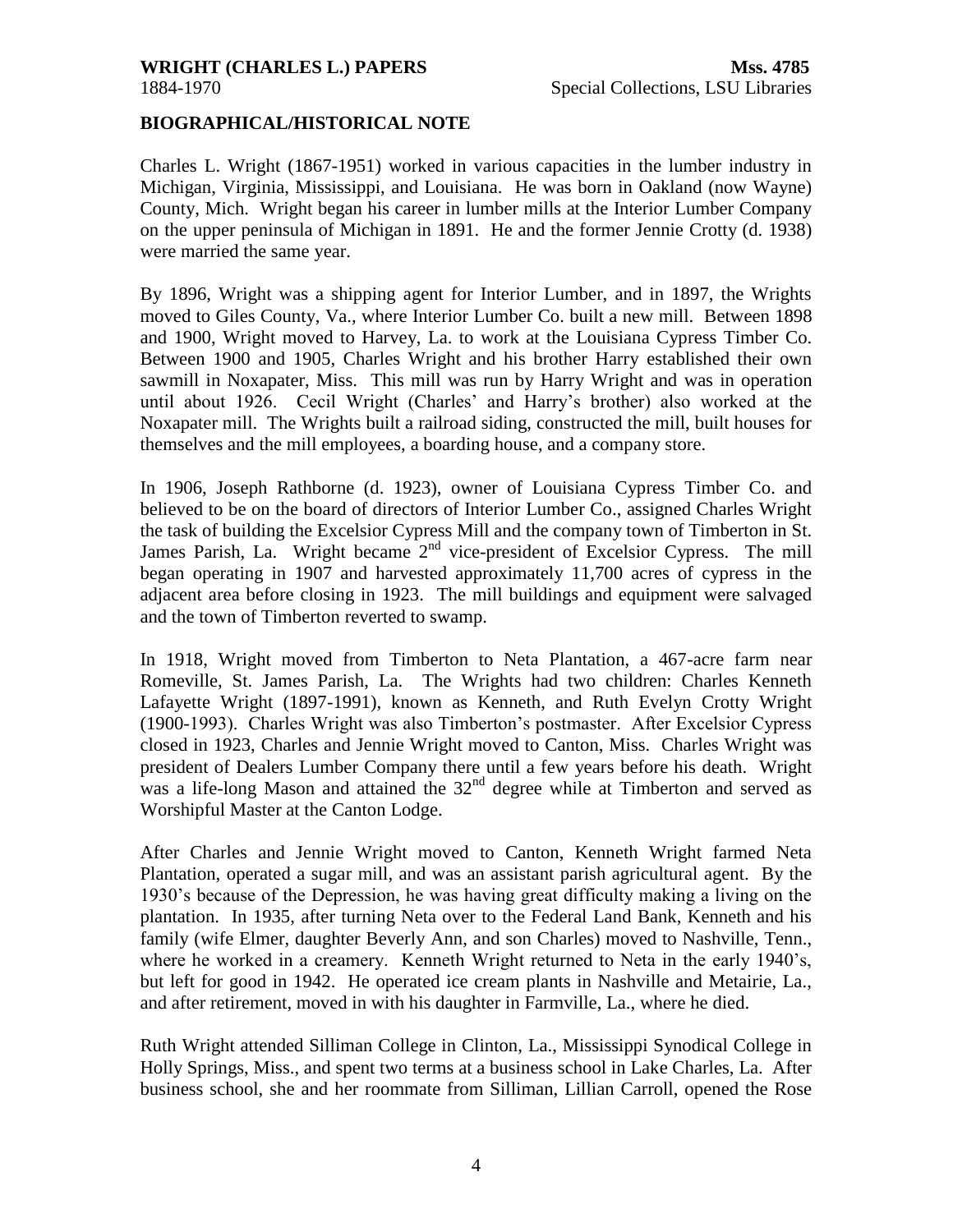<span id="page-4-0"></span>

Gift Shop in the Alvin Hotel in Baton Rouge. The gift shop lasted only a few months, and Ruth Wright moved with her parents to Canton, Miss. She married Leon Ollie Wright in 1927 and their only child, L. O. Wright was born in 1929. Ruth and Leon Wright owned Wright Appliance Co. in Canton and lived there until 1985. Ruth Wright left Canton to be near her son in Savannah, Ga.

Charles Wright's brothers, Harry and Cecil, along with their brother-in-law, George Tibbits (married to Edith Wright), all worked in the timber industry. They worked at the Interior mill in Michigan and Harry joined Charles at the Interior mill in Virginia and later at the Louisiana Cypress mill in Harvey, La. George Tibbits and his sons Arthur, Charles, and Lewis also came to Harvey and all worked with Charles Wright at various times. George Crotty, Jennie Wright's stepbrother, came to Louisiana, as well, and worked at the Morley Cypress Co. and later at the Standard Oil (now ExxonMobil) Refinery in Baton Rouge.

#### **SCOPE AND CONTENT NOTE**

Personal and business correspondence and letters, financial and legal papers, printed items, and photographs of Charles L. Wright and family and the Excelsior Cypress Co. Correspondence and letters consist of those between Wright and his children and friends, his supervisors at Excelsior Cypress, associates in the lumber industry, and business partners. Financial and legal papers consist of those relating to the operation of Neta Plantation, Wright's personal income tax returns, insurance policies, clerk of court's documents and correspondence relating to two lawsuits, power of attorney over matters at Excelsior Cypress Co., and documents concerning the operation of Excelsior Cypress Co. and company-owned businesses in the town of Timberton, La. Printed items consist of copies of newspaper clippings about Wright's family and friends, greeting cards, invitations, brochures, hunting licenses, business cards, booklets, items dealing with Wright's tenure as Timberton's postmaster, and various other personal items. Photographs consist of those of Wright and his family and friends, scenes of Timberton and the Mississippi River, and the buildings, machinery, and operations of Excelsior Cypress Co.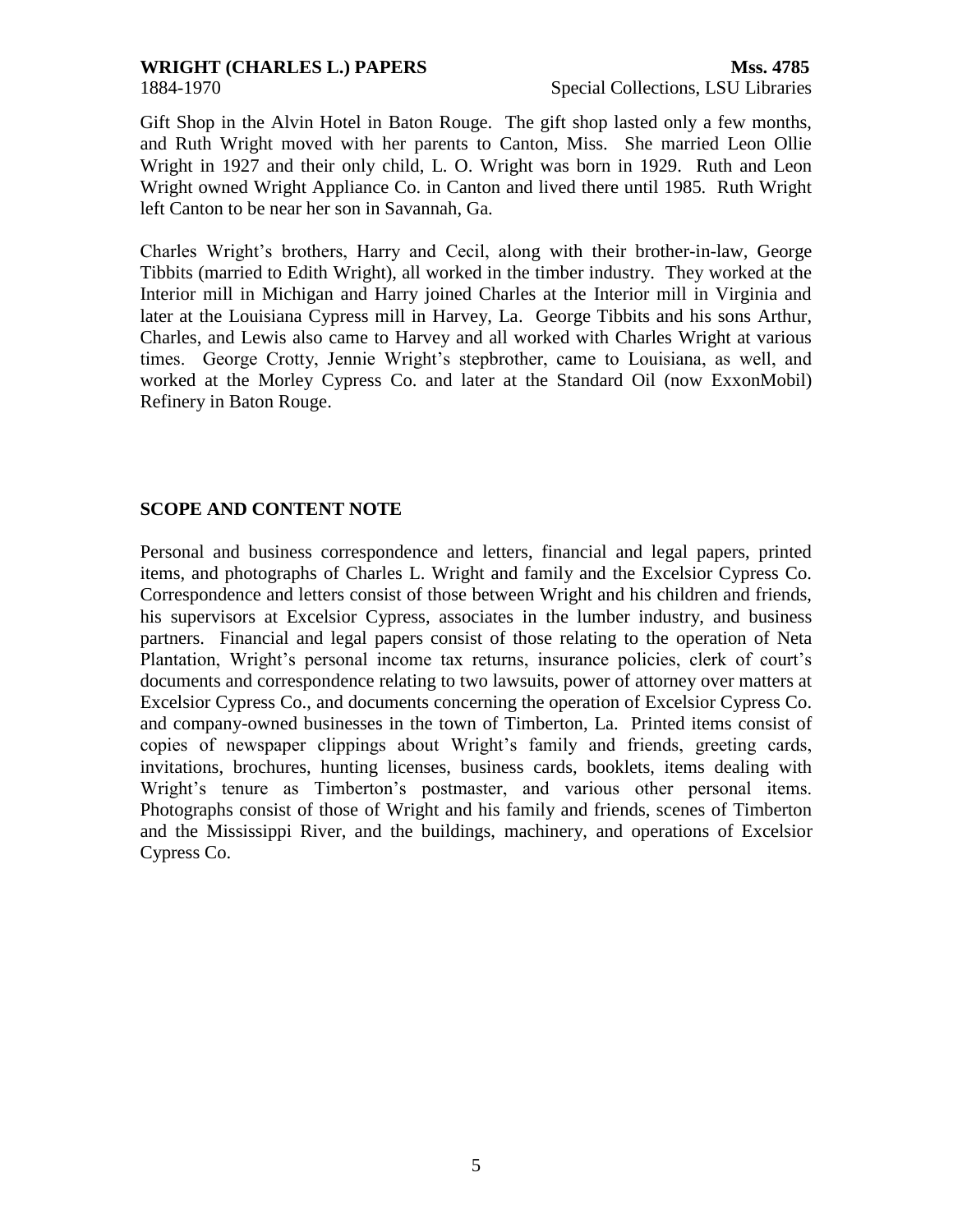#### <span id="page-5-0"></span>WRIGHT (CHARLES L.) PAPERS Mss. 4785 1884-1970 Special Collections, LSU Libraries

#### **LIST OF SUBGROUPS AND SERIES**

Subgroup 1. Charles L. Wright Family Papers

Series I. Correspondence and Letters, 1898-1942; 1970 (Box 2 and 6)

Series II. Financial and Legal Papers, 1913-1926 (Box 2)

Series III. Photographs, 1891-1935 (Box 4 and 5)

Series IV. Printed Items, 1884-1951 (Box 1, 3, and 6)

#### Subgroup 2. Excelsior Cypress Co. Records

Series I. Correspondence and Letters, 1906-1927 (Box 3)

Series II. Financial and Legal Papers, 1904-1924 (Box 3 and 6)

Series III. Photographs, 1907-ca. 1914 (Box 5)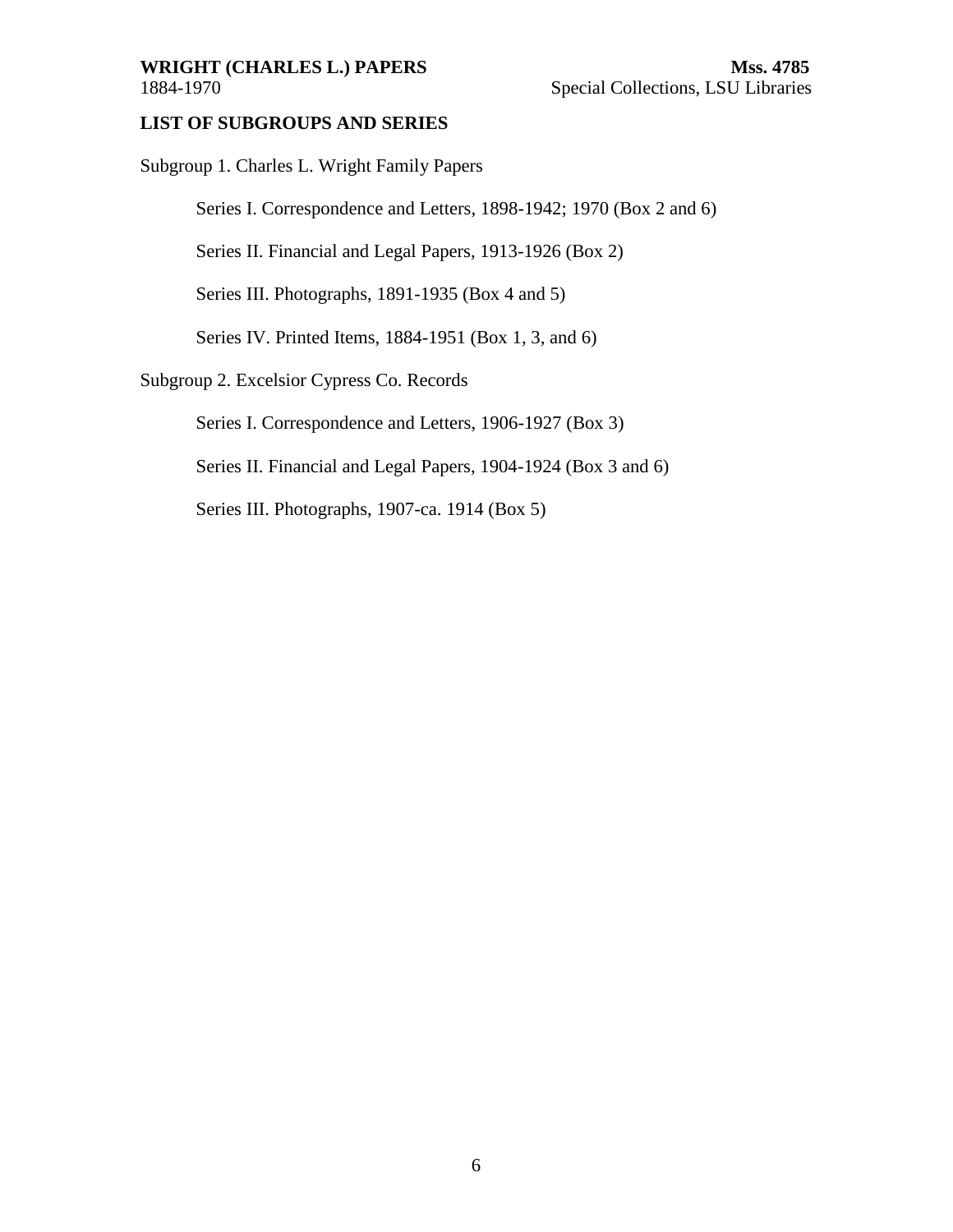<span id="page-6-0"></span>

#### **SERIES DESCRIPTIONS**

#### **Subgroup 1. Charles L. Wright Family Papers**

#### **I. Correspondence and Letters, 1898-1942; 1970**

Letters between Kenneth Wright and Charles Wright about family matters and difficulties farming during the Depression; letters between Charles Wright and Ruth Wright and Lillian Carroll about family and school matters and the opening of a gift shop; letters to and from Charles Wright and family members and friends including thank-you notes, holiday greetings, death notices, and livestock; a series of letters concerning the sale of property in Donaldsonville, La.; letters dealing with Masonic issues; correspondence concerning a failed attempt at opening a dealership for Piedmont automobiles; a letter from Bessie Colomb to Ruth Wright concerning the death of Bessie's brother, Dr. Henry Octave Colomb, Sr.; and letters from the Baton Rouge Rice Mill Syndicate and River Farm Bureau Rice Growers Cooperative to Charles Wright concerning the availability of seed, when to harvest rice, and news about the rice market.

#### **II. Financial and Legal Papers, 1913-1926**

Correspondence and clerk of court documents pertaining to *Charles L. Wright v. Joe Scott* and *C. L. Wright v. Sydney Pate*; title search, farm transactions, and ledger sheets of Neta Plantation; a rice-growing partnership agreement; federal income tax returns; Louisiana tax assessment lists; and correspondence concerning repair of a railroad spur for use at Neta Plantation.

#### **III. Photographs, 1891-1935**

Images of Wright's family and friends; scenes along the Mississippi River; the Romeville high schools; Noxapater Lumber Co.; and dedication of the Jerusalem Masonic Temple in New Orleans, La. Photographs identified by the donor.

#### **IV. Printed Items, 1884-1951**

Photocopies of a poem, advertisements, pages from the family Bible, death and marriage notices, and a page from a National Women's Christian Temperance Union pamphlet; Wright's business cards; article about the Morley Cypress Co.; pass to the 1920 Rex Mardi Gras ball; hunting licenses; brochures; civil service examination for postmaster; Wright's postmaster's certificate; U. S. Post Office charts and receipts; *The Lacy Timber Digest*; Christmas cards; death notice cards; announcements; Masonic lodge membership cards; booklets; a catalog containing Wright's field notes; automobile insurance policies; U. S. Census of Agriculture Farm Schedule; a questionnaire from the YMCA; and certificates of Charles Wright's membership in various organizations.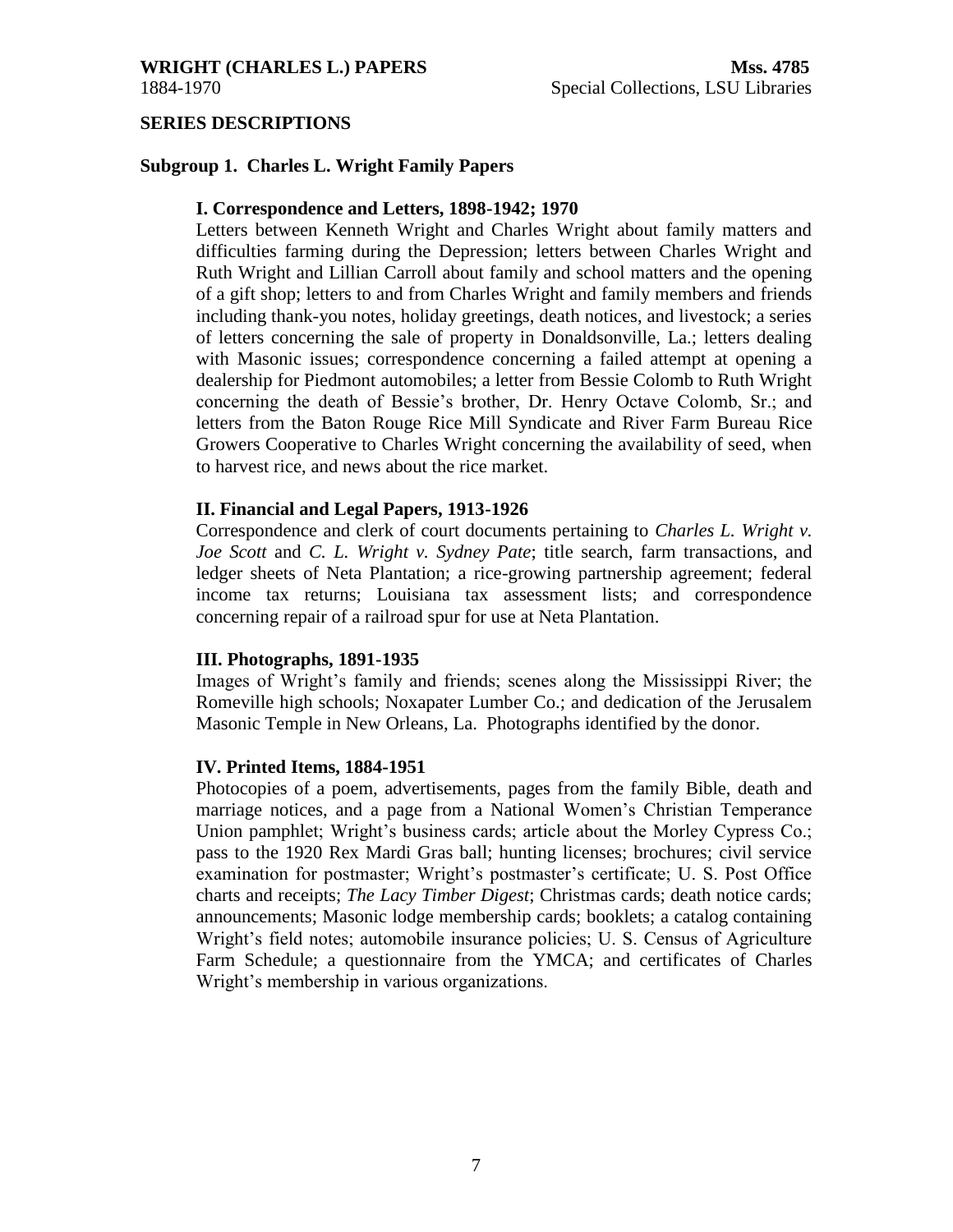#### **Subgroup 2. Excelsior Cypress Co. Records**

#### **I. Correspondence and Letters, 1906-1927**

Correspondence concerning repairs to a railroad spur and the sale of equipment by Excelsior Cypress Co.; letters to and from Charles Wright and his associates in the lumber industry concerning the business atmosphere during World War I and the lumber industry in general; letters to and from Joseph Rathborne concerning timber lands, mill production, lumber grading, and financial matters; letters from R. C. Hawkins to J. E. Windham concerning the possibility of Excelsior Cypress purchasing their land; and a letter to the Louisiana Department of Labor concerning the legality of compelling workers to remain at Excelsior Cypress Co.

#### **II. Financial and Legal Papers, 1908-1924**

Notice to share holders, trial balance, and stock sheet from Excelsior Cypress; past due accounts from the Excelsior Saloon; power of attorney allowing Charles Wright to handle affairs of Excelsior Cypress; hand-drawn plat of Excelsior Cypress land; promissory notes from Interstate Trust and Banking Co.

#### **III. Photographs, 1907-ca. 1914**

Images of the town of Timberton, La. and Excelsior Cypress Co. buildings, machinery, and operations. Photographs identified by donor.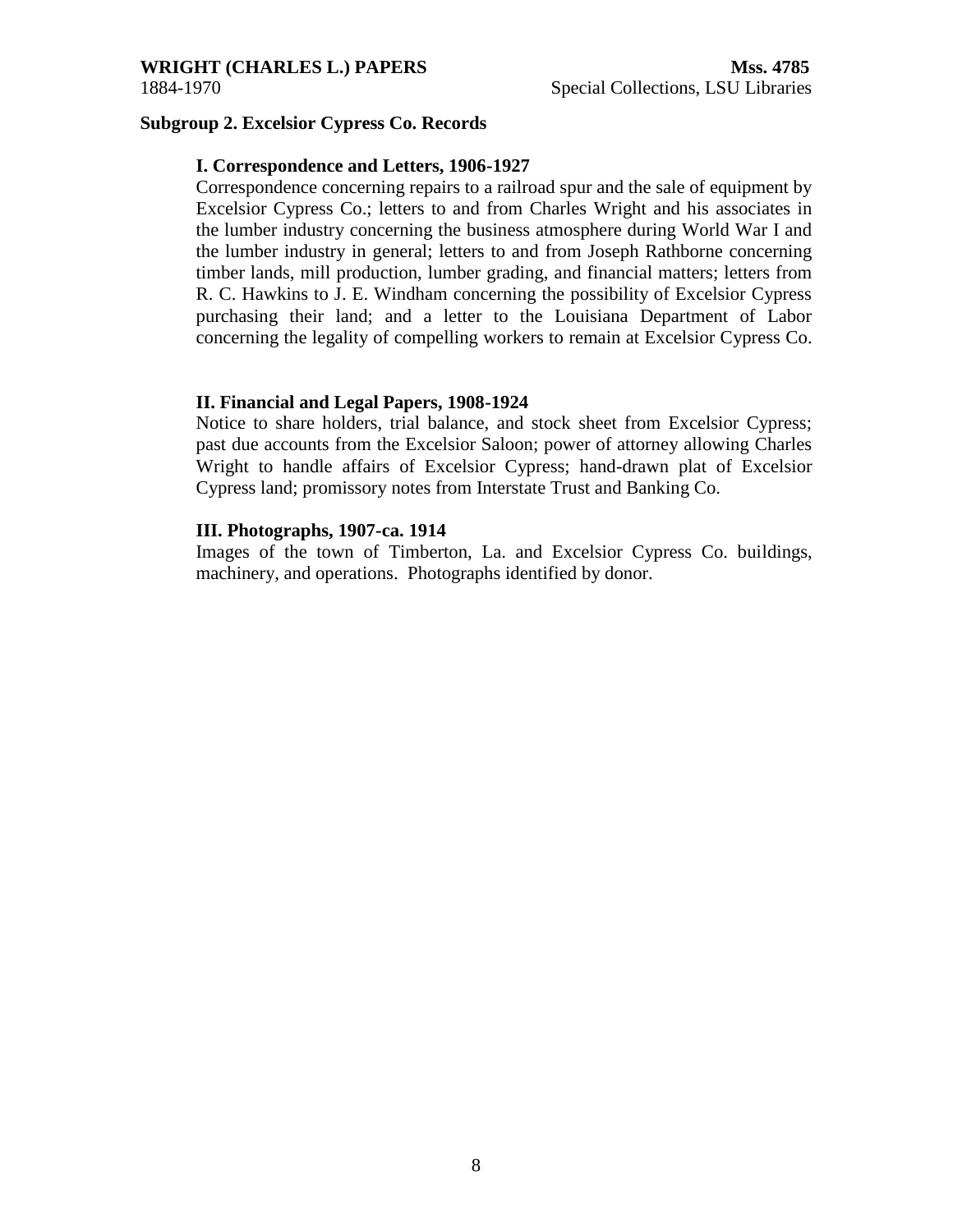<span id="page-8-0"></span>

### **INDEX TERMS**

Materials about these topics are found in the subgroups and series indicated.

#### **Terms Location**

Agricultural, cooperative--Louisiana. Subgroup 1, Series I Agricultural laborers. Subgroup 1, Series I, II, and III Agriculture--Statistics. Subgroup 1, Series II Baton Rouge Rice Mill Syndicate (La.) Subgroup 1, Series I Depression--1929--United States. Subgroup 1, Series I Excelsior Cypress Company. Subgroup 2, Series I-III Farm income--Louisiana. Subgroup 1, Series I and II Farm life--Louisiana. Subgroup 1, Series I-III Farm management. Subgroup 1, Series I and II Farmers--Louisiana. Subgroup 1, Series I-IV Forest production--Louisiana. Subgroup 2, Series I-III Freemasonry--Louisiana. Subgroup 1, Series I, III, IV Log transportation--Louisiana. Subgroup 2, Series I-III Loggers. Subgroup 2, Series I and III Lumber trade--Louisiana. Subgroup 2, Series I-III Lumbering--Machinery. Subgroup 2, Series I-III Neta Plantation (La.) Subgroup 1, Series I-III Professional education of women--Louisiana. Subgroup 1, Series I Rice--Planting--Louisiana. Subgroup 1, Series I and II Rice trade--Louisiana. Subgroup 1, Series I and II River Farm Bureau Rice Growers Association (La.) Subgroup 1, Series I Rural families--Louisiana. Subgroup 1, Series I-III Sawmills--Mississippi--Noxapater. Subgroup 1, Series I and III Women-owned business enterprises--Louisiana. Subgroup 1, Series I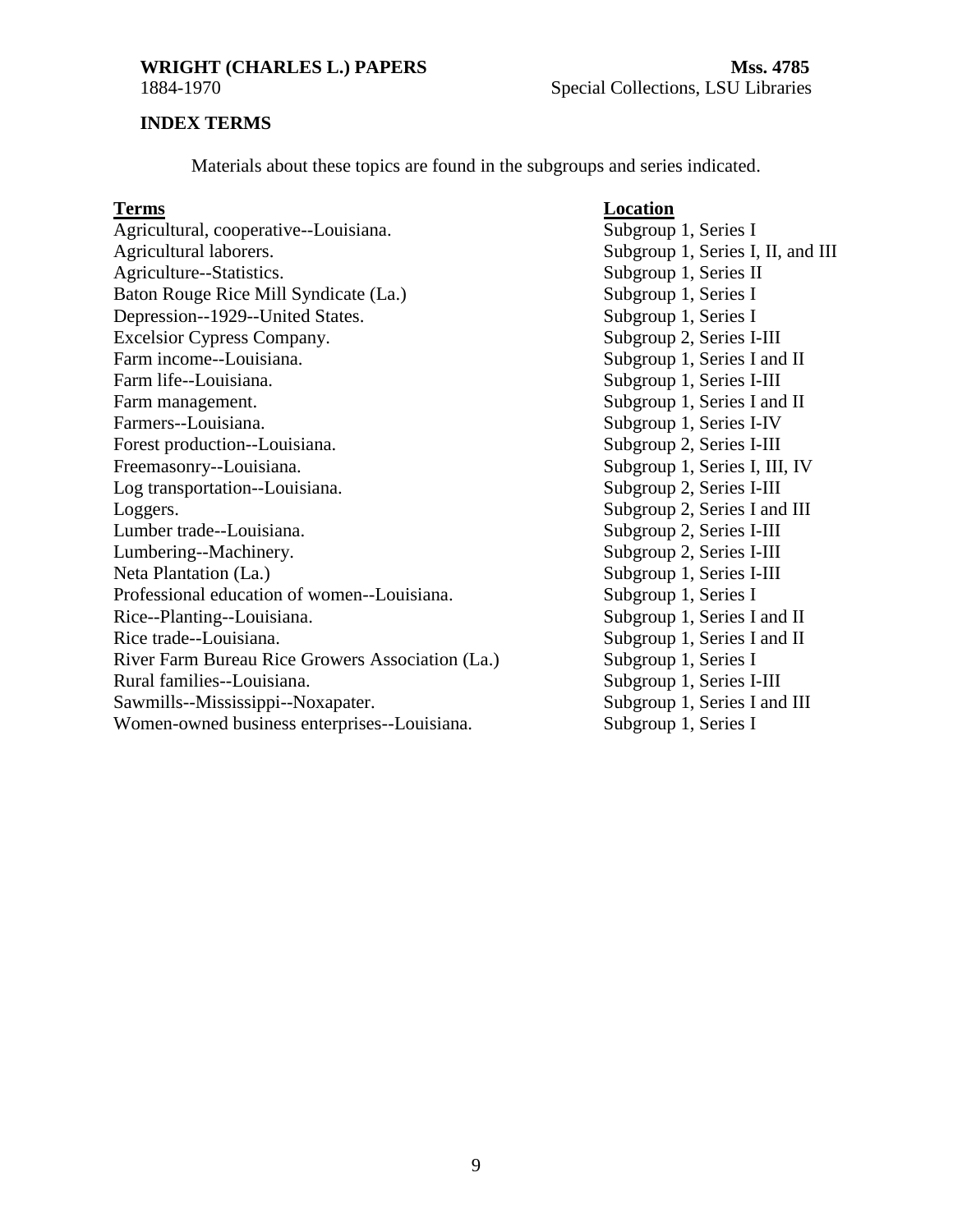## <span id="page-9-0"></span>**CONTAINER LIST**

| <b>Stack</b>    | Box                                                                                                  | <b>Folder</b>  | <b>Contents</b>                                                                                                                                                                                                                                                                                                                                                                                 |  |  |
|-----------------|------------------------------------------------------------------------------------------------------|----------------|-------------------------------------------------------------------------------------------------------------------------------------------------------------------------------------------------------------------------------------------------------------------------------------------------------------------------------------------------------------------------------------------------|--|--|
| <b>Location</b> |                                                                                                      |                |                                                                                                                                                                                                                                                                                                                                                                                                 |  |  |
|                 | <b>Subgroup 1. Charles L. Wright Family Papers</b><br>I. Correspondence and Letters, 1898-1942; 1970 |                |                                                                                                                                                                                                                                                                                                                                                                                                 |  |  |
| 32:134          | $\overline{2}$                                                                                       | $\mathbf{1}$   | undated-1898                                                                                                                                                                                                                                                                                                                                                                                    |  |  |
|                 |                                                                                                      | $\overline{c}$ | 1907-1917                                                                                                                                                                                                                                                                                                                                                                                       |  |  |
|                 |                                                                                                      | 3              | 1918-1922                                                                                                                                                                                                                                                                                                                                                                                       |  |  |
|                 |                                                                                                      | $\overline{4}$ | 1923                                                                                                                                                                                                                                                                                                                                                                                            |  |  |
|                 |                                                                                                      | 5              | 1924                                                                                                                                                                                                                                                                                                                                                                                            |  |  |
|                 |                                                                                                      | 6              | 1926                                                                                                                                                                                                                                                                                                                                                                                            |  |  |
|                 |                                                                                                      | 7              | 1931                                                                                                                                                                                                                                                                                                                                                                                            |  |  |
|                 |                                                                                                      | 8              | 1932                                                                                                                                                                                                                                                                                                                                                                                            |  |  |
|                 |                                                                                                      | 9              | 1933                                                                                                                                                                                                                                                                                                                                                                                            |  |  |
|                 |                                                                                                      | 10             | 1934                                                                                                                                                                                                                                                                                                                                                                                            |  |  |
|                 |                                                                                                      | 11             | 1935-1942                                                                                                                                                                                                                                                                                                                                                                                       |  |  |
|                 |                                                                                                      | 12             | 1970                                                                                                                                                                                                                                                                                                                                                                                            |  |  |
| OS:W            | 6                                                                                                    | $\mathbf{1}$   | 1914                                                                                                                                                                                                                                                                                                                                                                                            |  |  |
|                 |                                                                                                      |                | II. Financial and Legal Papers, 1913-1926                                                                                                                                                                                                                                                                                                                                                       |  |  |
| 32:134          | $\overline{2}$                                                                                       | 13             | 1913-1914                                                                                                                                                                                                                                                                                                                                                                                       |  |  |
|                 |                                                                                                      | 14             | 1914-1917                                                                                                                                                                                                                                                                                                                                                                                       |  |  |
|                 |                                                                                                      | 15             | 1918-1919                                                                                                                                                                                                                                                                                                                                                                                       |  |  |
|                 |                                                                                                      | 16             | 1920-1921                                                                                                                                                                                                                                                                                                                                                                                       |  |  |
|                 |                                                                                                      | 17             | 1922-1924                                                                                                                                                                                                                                                                                                                                                                                       |  |  |
|                 |                                                                                                      | 18             | 1925-1926                                                                                                                                                                                                                                                                                                                                                                                       |  |  |
|                 |                                                                                                      |                | III. Photographs, 1891-1935                                                                                                                                                                                                                                                                                                                                                                     |  |  |
| 32:134          | $\overline{4}$                                                                                       | $\mathbf{1}$   | Ca. 1891-ca, 1918: Charles and Jennie Wright at Neta Plantation;<br>Kenneth (under 1916 Hudson) and Elmer Wright; Neta Plantation<br>home; C. L. Wright at time of marriage, 1/5/1891; robbing beehives of<br>honey; Wright home in New Orleans, 1906; Ruth Wright, 1906; Ruth<br>Wright on steps of Silliman Institute; Wright's 1916 Hudson Super<br>Six on Pretty Creek Bridge, Clinton, La. |  |  |
|                 |                                                                                                      | $\mathbf{2}$   | 1912: Torras Crevasse at Morley, La.                                                                                                                                                                                                                                                                                                                                                            |  |  |
|                 |                                                                                                      | 3              | Ca. 1916: Y&MV train at Timberton Junction; "colored" houses on<br>Neta Plantation; two views of Neta Plantation from the Mississippi<br>River.                                                                                                                                                                                                                                                 |  |  |
|                 |                                                                                                      | 4              | 1922: postcard from Mr. Peet to Charles L. Wright.                                                                                                                                                                                                                                                                                                                                              |  |  |
|                 |                                                                                                      | 5              | 1935: Aftermath of storm at Ferriday, La.                                                                                                                                                                                                                                                                                                                                                       |  |  |
|                 |                                                                                                      | 6              | undated: Wright's cattle in yard at Timberton; "Kenneth [Wright] on<br>his big steel mule" at Timberton; Charles Wright's home in Timberton                                                                                                                                                                                                                                                     |  |  |
|                 |                                                                                                      | 7              | undated: George Tibbits photographs (not from Timberton). Cypress<br>logs on the bayou; steam skidder in the swamp; liquor still; "donkey"<br>boy" with rifle.                                                                                                                                                                                                                                  |  |  |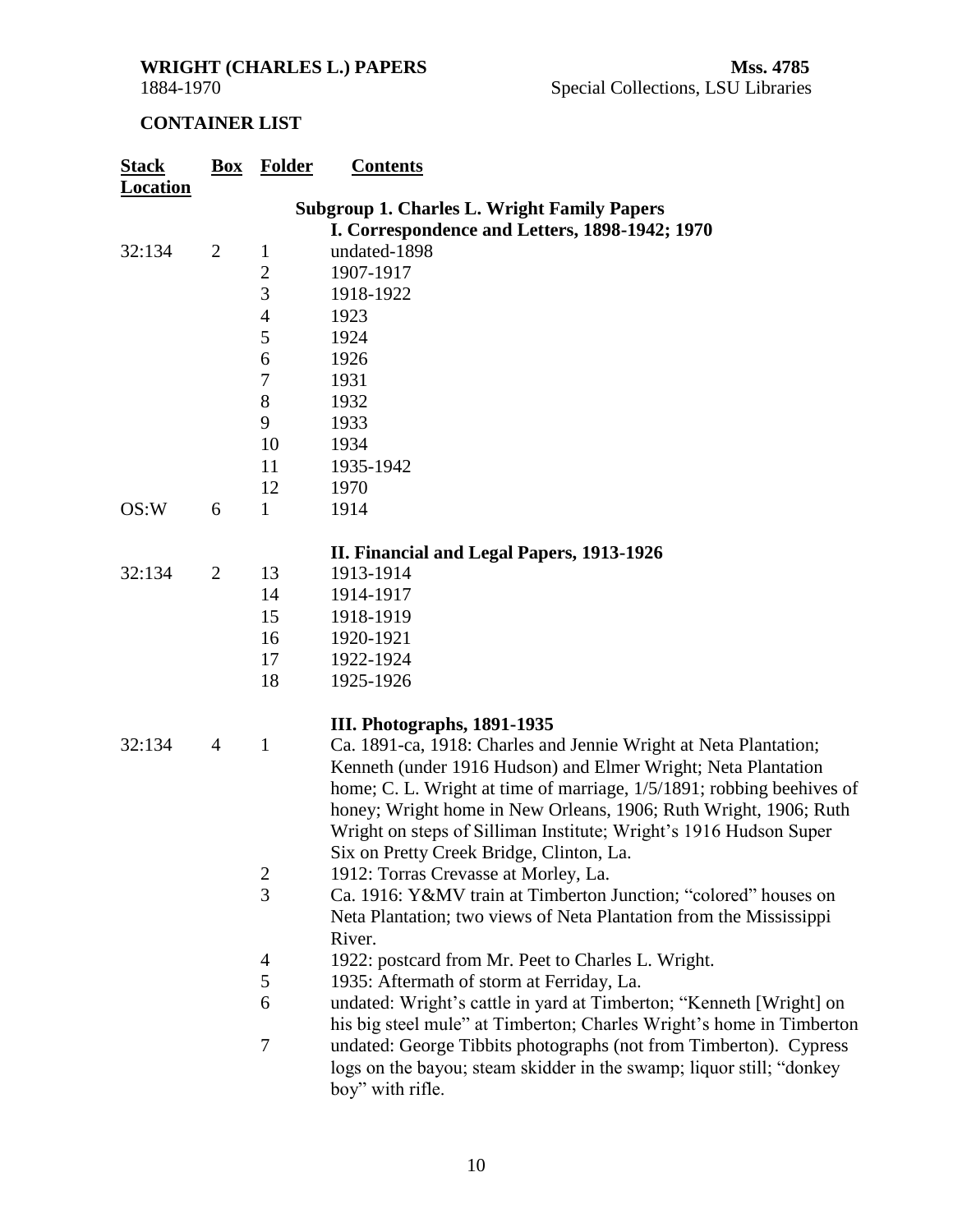| 1884-1970 |  |  |  |  |  |
|-----------|--|--|--|--|--|
|-----------|--|--|--|--|--|

| <b>Stack</b><br>Location |              | <b>Box</b> Folder | <b>Contents</b>                                                                                                                                                                                                                                                                                                                                                                                                                                                                                                                          |
|--------------------------|--------------|-------------------|------------------------------------------------------------------------------------------------------------------------------------------------------------------------------------------------------------------------------------------------------------------------------------------------------------------------------------------------------------------------------------------------------------------------------------------------------------------------------------------------------------------------------------------|
|                          |              | 8                 | undated: Romeville High School girls basketball team; First<br>Romeville High School; second Romeville High School                                                                                                                                                                                                                                                                                                                                                                                                                       |
|                          |              | 9                 | undated: Three steamboat photographs. Hale, V. L. Watson, and<br><i>Imperial.</i>                                                                                                                                                                                                                                                                                                                                                                                                                                                        |
|                          |              | 10                | undated: "Aunt Viney, Colomb's cook at Romeville;" Colomb<br>children.                                                                                                                                                                                                                                                                                                                                                                                                                                                                   |
|                          | 5            | $\mathbf{1}$      | undated: Dedication at Jerusalem Temple, New Orleans, La.                                                                                                                                                                                                                                                                                                                                                                                                                                                                                |
|                          |              |                   | IV. Printed Items, 1884-1951                                                                                                                                                                                                                                                                                                                                                                                                                                                                                                             |
| 32:134                   | $\mathbf{1}$ |                   | 1884: Houghtaling's Hand-Book of Useful Information; 1912: Law for<br>the Conservation of Game Birds, Deer, Fur-Bearing Animals, Game<br>Preserves, Fresh Water Common Fish, Fresh Water Game Fish,<br>Fisheries, Streams and Diamond Back Terrapin; 1919-1943: Masonic<br>lodge membership cards; undated: Graton & Knight Mfg. Co.<br>catalogue with Charles Wright's field notes.                                                                                                                                                     |
|                          | 3            | $\mathbf{1}$      | 1913: Instructions for taking the postmaster's examination and trial<br>examination.                                                                                                                                                                                                                                                                                                                                                                                                                                                     |
|                          |              | $\overline{2}$    | 1914: U. S. Post Office rate table; receipt for shipping insurance for a                                                                                                                                                                                                                                                                                                                                                                                                                                                                 |
|                          |              | 3                 | table cloth; copy of newspaper clipping of J. C. Rathborne's death.<br>1916: Louisiana hunting licenses; instructions for postmaster's                                                                                                                                                                                                                                                                                                                                                                                                   |
|                          |              | $\overline{4}$    | examination.<br>1917-1918: Application for automobile registration; automobile<br>insurance policies; certificate: "Member of the Council of Defense for<br>the Parish of St. James;" balance sheet and brochures from Piedmont<br>Motor Co.                                                                                                                                                                                                                                                                                             |
|                          |              | 5                 | 1919-1951: Hunting license; reprint of article about the Morley<br>Cypress Co.; Wright's business cards; invitation to the Rex Mardi<br>Gras ball; The Lacy Timber Digest; pass to the Louisiana Postal<br>Conference Convention; death notice cards and reprints of newspaper<br>articles for Joseph Rathborne; registry dispatch receipt; U. S. Post<br>Office Supply order; copy of advertisement announcing sale of bonds<br>in Dealers Lumber Co.; copies of obituaries for Colomb family<br>members and Jennie and Charles Wright. |
|                          |              | 6                 | undated: Christmas cards; announcement of the availability of gravel<br>for road building; YMCA questionnaire; photocopies: page from<br>pamphlet by the National Women's Christian Temperance Union;<br>poem; births, deaths, and marriages from the family Bible; page from<br>Jennie Wright's cookbook; newspaper articles about Wright children's<br>achievements; Estelle Colomb's marriage notice; article on Dr.<br>Charles Gelbke's 50 <sup>th</sup> year as a doctor.                                                           |
| OS:W                     | 6            |                   | 1913: $32nd$ degree Mason's certificate                                                                                                                                                                                                                                                                                                                                                                                                                                                                                                  |
|                          |              | $\frac{2}{3}$     | 1921: Postmaster's certificate                                                                                                                                                                                                                                                                                                                                                                                                                                                                                                           |
|                          |              | $\overline{4}$    | 1923: Certificate from the Ancient Arabic Order, Nobles of the Mystic<br>Shrine.                                                                                                                                                                                                                                                                                                                                                                                                                                                         |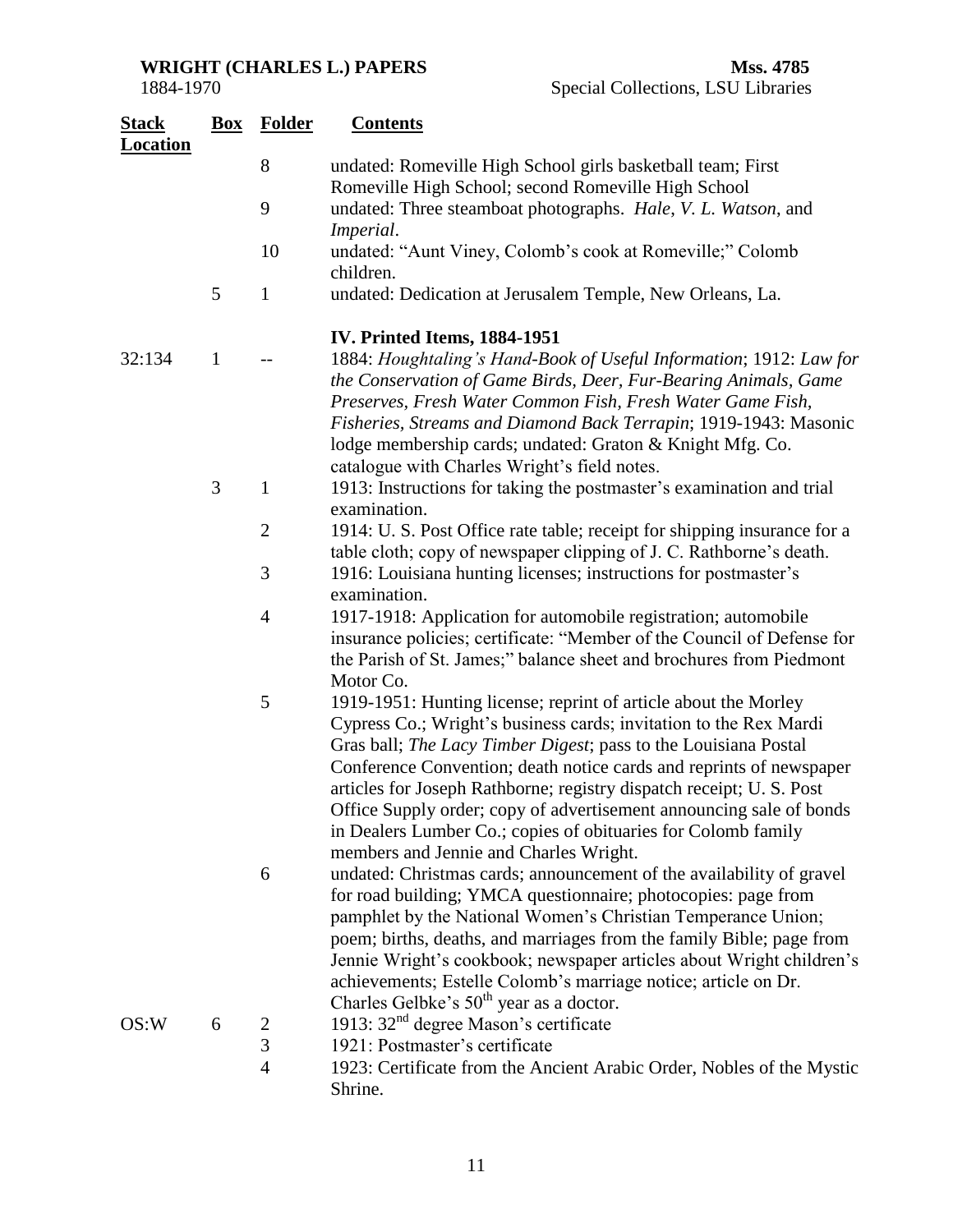| <b>Stack</b><br><b>Location</b>                  | Box | <b>Folder</b>  | <b>Contents</b>                                                                                                    |  |  |
|--------------------------------------------------|-----|----------------|--------------------------------------------------------------------------------------------------------------------|--|--|
| <b>Subgroup 2. Excelsior Cypress Co. Records</b> |     |                |                                                                                                                    |  |  |
|                                                  |     |                | I. Correspondence and Letters, 1906-1927                                                                           |  |  |
| 32:134                                           | 3   | 7              | 1906-1908                                                                                                          |  |  |
|                                                  |     | $8\,$          | 1910-1912                                                                                                          |  |  |
|                                                  |     | 9              | 1913-1914                                                                                                          |  |  |
|                                                  |     | 10             | 1916-1918                                                                                                          |  |  |
|                                                  |     | 11             | 1919                                                                                                               |  |  |
|                                                  |     | 12             | 1920-1922                                                                                                          |  |  |
|                                                  |     | 13             | 1923-1927                                                                                                          |  |  |
|                                                  |     |                | II. Financial and Legal Papers, 1908-1924                                                                          |  |  |
| 32:134                                           | 3   | 14             | 1908                                                                                                               |  |  |
|                                                  |     | 15             | 1913-1918                                                                                                          |  |  |
|                                                  |     | 16             | 1923                                                                                                               |  |  |
|                                                  |     | 17             | 1924                                                                                                               |  |  |
| OS:W                                             | 6   | 5              | undated: Hand-drawn plat of Excelsior Cypress Co. lands.                                                           |  |  |
|                                                  |     |                | III. Photographs, 1907-ca. 1914                                                                                    |  |  |
| 32:134                                           | 5   | $\overline{2}$ | 1907: Timberton Hotel just after completion. Charles Wright at<br>extreme left, Joseph Rathborne at extreme right. |  |  |
|                                                  |     | 3              | 1909-ca.1914: 1909 postcard of Excelsior Cypress mill; exterior                                                    |  |  |
|                                                  |     |                | photographs of Excelsior Cypress mill; "gator in the mill pond;"                                                   |  |  |
|                                                  |     |                | Timberton Post Office; possibly sawmill employees and wives;                                                       |  |  |
|                                                  |     |                | Timberton School; 1912: Excelsior Cypress skidder at work; stacks                                                  |  |  |
|                                                  |     |                | of lumber blown over, Timberton, La.; dry kiln fire at Timberton;                                                  |  |  |
|                                                  |     |                | left to right: Milton LaBau, C. L. Wright, Ruth Wright, Jenny                                                      |  |  |
|                                                  |     |                | Wright, Kenneth Wright, Mr. Patten; Ruth Wright; storm damage                                                      |  |  |
|                                                  |     |                | to lumber stacks; back of the Timberton lumber yard.                                                               |  |  |
|                                                  |     | 4              | undated: Lumber at Excelsior Cypress                                                                               |  |  |
|                                                  |     | 5              | undated: Views of Timberton, La.                                                                                   |  |  |
|                                                  |     | 6              | undated: Charles Wright checking inventory.                                                                        |  |  |
|                                                  |     | $\overline{7}$ | undated: View of Excelsior Cypress mill across log pond; Excelsior                                                 |  |  |
|                                                  |     |                | Cypress Co. mill: shipping shed at left, sawmill and planning mill<br>at right                                     |  |  |
|                                                  |     | 8              | undated: Sawmill interior, Timberton, La.; planning mill interior,                                                 |  |  |
|                                                  |     |                | Timberton, La.                                                                                                     |  |  |
|                                                  |     | 9              | undated: Rail shipping shed, Timberton, La.; cypress logs in pond,<br>Timberton, La.                               |  |  |